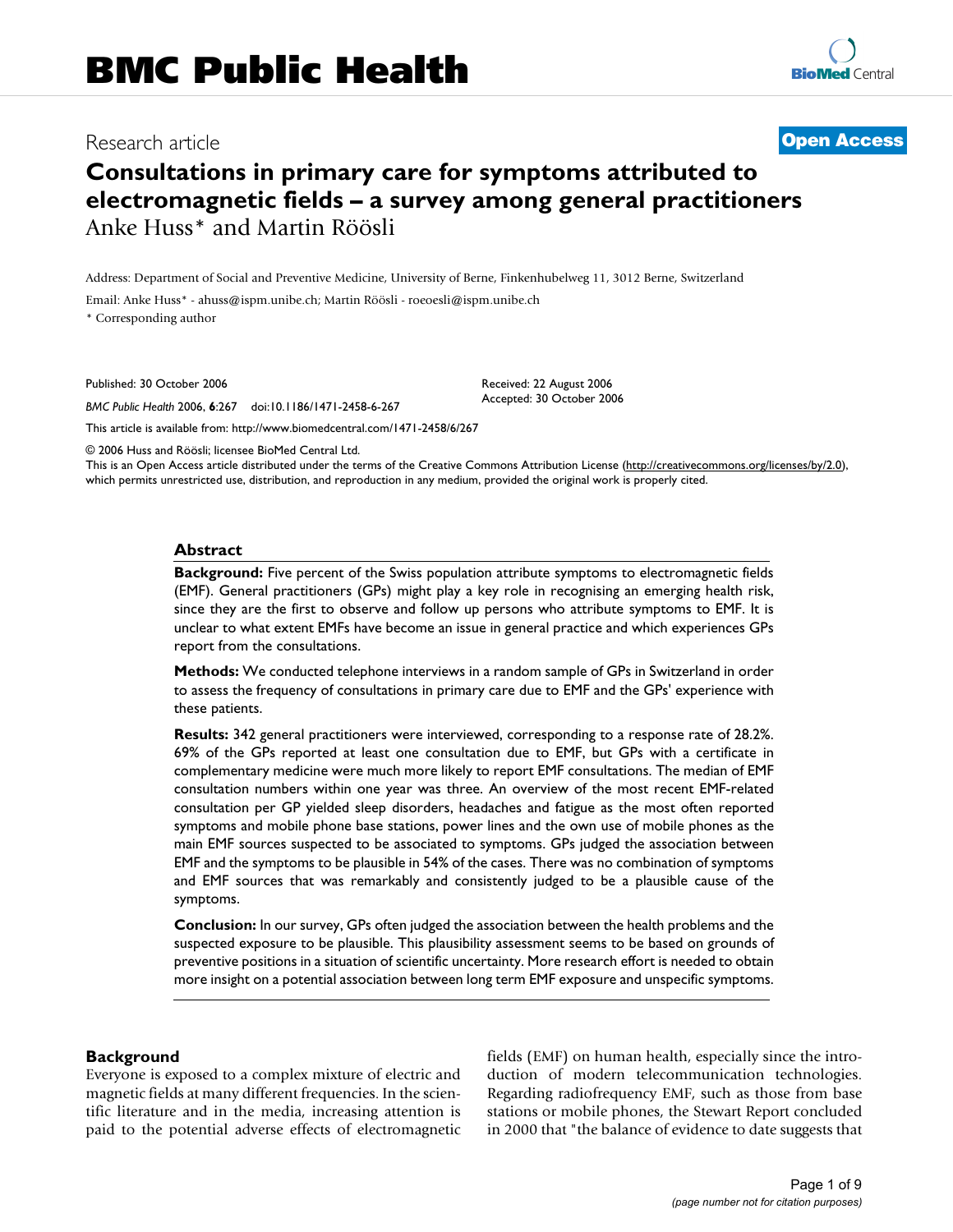exposures to RF radiation below guidelines issued by the National Radiological Protection Board (NRPB) and the International Commission on Non-Ionizing Radiation Protection (ICNIRP) guidelines do not cause adverse health effects to the general population" [1]. In 2004, a review of 26 reports on mobile phones and health by the NRPB concluded that exposure towards radiofrequency EMFs causing adverse health effects remained unproven. There was, however, scientific evidence suggesting subtle biological effects [2]. The World Health Organization summarised in a report on low-frequency exposures, such as from household or railway power supply, that "many health outcomes ranging from reproductive defects to cardiovascular and neurodegenerative diseases have been examined, but the most consistent evidence to date concerns childhood leukaemia" [3]. The International Agency for Research on Cancer classified low-frequency magnetic fields as possibly carcinogenic to humans based on epidemiological studies of childhood leukaemia [4].

So far, it is unclear to what extent EMFs have become an issue in general practice and which experiences GPs report from these consultations. In 2005, an estimate based on a representative survey yielded that more than half of the Swiss population perceived EMFs as potentially harmful and 5% attributed symptoms to EMF [5]. Of these affected persons, 13% reported to having consulted a general practitioner (GP). GPs might play a key role in recognising an emerging health risk, since they are the first to observe and follow up persons who report health problems.

We conducted computer assisted telephone interviews (CATI) on a random sample of GPs in Switzerland in order to assess the frequency of consultations in primary care due to EMF, their experience with these patients as well as their perception of risk related to EMFs.

### **Methods**

General practitioners in the French and German speaking parts of Switzerland working in primary care practices were eligible for the survey. A random sample was drawn from the address-database of the Swiss Medical Association, stratified by language area.

The survey was announced by a letter beforehand. We interviewed GPs by means of CATI. The time frame was between 15–23 minutes per interview, depending on whether GPs reported having had any consultations about EMF or not. The interviews took place in May and June 2005.

In order to obtain a representative overview over occurring cases, GPs were asked about the most recent EMF case: They were inquired about reported symptoms and suspected EMF sources, an estimation of the plausibility of an association between EMF source and health complaint(s) by the GP and the given advice. They were also asked about the frequency of such consultations. Another part of the questionnaire dealt with the GPs' perception of potential health risks from EMF and their self-reported level and/or need of information. We also asked whether GPs thought that it would be necessary to implement a national or regional interdisciplinary environmental medicine counselling centre. The questions were openly asked with a prepared list for the interviewers in order to avoid suggestion bias.

GPs with a certificate in traditional Chinese medicine or acupuncture (Association of Swiss Practitioners' Societies for Acupuncture and Chinese Medicine, "ASA"), homeopathy (Swiss Association of Homeopathic Physicians, "SVHA"), neural therapy (Swiss Medical Association for Neural Therapy, "SANTH") or anthroposopical medicine (Anthroposophic Medical Association of Switzerland, "VAOAS") were grouped as "complementary-medicine GPs".

We calculated percentages of subgroups of GPs who reported at least one EMF consultation or who believed that EMF, as occurring under everyday conditions, could cause symptoms; 95% confidence intervals for proportions were estimated with the Wilsons 'score' method [6]. We then evaluated which factors predicted whether GPs reported EMF consultations or that GPs believed that EMF can cause symptoms using multiple logistic regression. We used the same procedure to compare GPs "plausible" case evaluations to "implausible" evaluations. We included in all our logistic regression models sex and age of the GP, whether the majority of the patients of each practice came from "urban or agglomeration", "rural", or "equally urban or rural" areas, self rated information level with regard to health effects from EMF (rather bad, middle, rather good) as well as complementary-medicine certificate (yes versus no). Analyses were performed in STATA 9 (StataCorp, College Station, Texas, USA).

### **Results**

Of approximately 7200 GPs in Switzerland, we contacted 1328 (18%). Of these, 375 agreed to the interview, corresponding to a response rate of 28.2%. Thirty-three persons did not fulfil eligibility criteria (not currently practicing as GP) which resulted in 342 completed interviews. The mean age was 52 years (SD 7.7 years, range 36 – 75) and 20% were female (Table 1). Fifty-eight (17%) of the GPs had at least one certificate in complementarymedicine. These were 8% with a certificate in traditional Chinese medicine, 7% in homeopathy, 5% in anthroposopical medicine and 1.5% in neural therapy.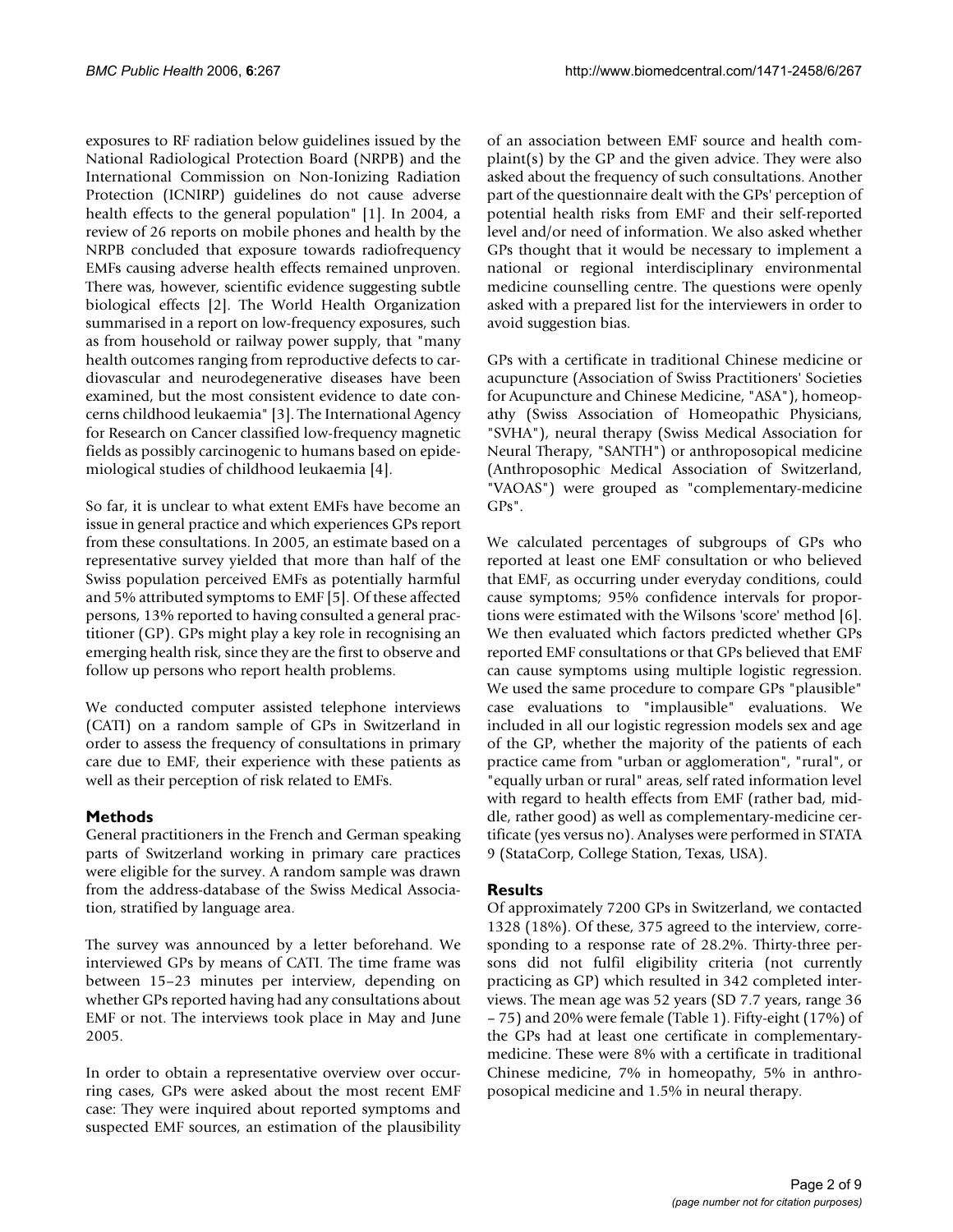#### **Table 1: Demographics of GPs**

|                                                                          | $N, (\%)$ |
|--------------------------------------------------------------------------|-----------|
| All GPs                                                                  | 342 (100) |
| Sex                                                                      |           |
| Male                                                                     | 275 (80)  |
| Female                                                                   | 67(20)    |
| Age groups (years)                                                       |           |
| $<$ 35 - 44                                                              | 64 (19)   |
| $45 - 54$                                                                | 126(37)   |
| $55 - 64$                                                                | 138(41)   |
| $\geq 65$                                                                | 12(3)     |
| Majority of patients comes from rural vs. urban and agglomeration area   |           |
| Majority from rural area                                                 | 124(36)   |
| Majority from urban or agglomeration area                                | 139(41)   |
| Equally urban or agglomeration/rural                                     | 78 (23)   |
| GPs self-reported level of information regarding health effects from EMF |           |
| Rather bad                                                               | 74 (22)   |
| Middle                                                                   | 173(51)   |
| Rather good                                                              | 90(26)    |
| Don't know                                                               | 5(I)      |
| GPs with certificate in complementary medicine <sup>a</sup>              |           |
| No certificate                                                           | 284 (83)  |
| With certificate                                                         | 58 (17)   |

a At least one of the following: traditional Chinese medicine/acupuncture, neural therapy, homeopathy or anthroposophical medicine

EMF as a reason for at least one consultation in the past were reported by 69% of all GPs (Table 2). Complementary-medicine GPs were much more likely to report the occurrence of at least one EMF consultation (Table 3) as were those GPs who reported a higher self-rated level of information with regard to potential health effects from EMF.

The majority of their consultations to do with EMFs had occurred within the last year and 19% of the GPs reported to have had 10 or more such consultations over the course of the last year. Complementary-medicine GPs reported a higher frequency of EMF-related consultations with a median of 10 (interquartile range 3 – 35) compared to non-complementary-medicine GPs with 3 (interquartile range 1 – 5.5). Of 171 GPs who had had their practice for over a decade, half (50%) reported an increase of the consultation numbers over that time, 43% reported no increase and 7% didn't know.

When asked about details of their most recent EMF consultations, symptoms of patients were usually non-specific. Symptoms that were reported more than once included sleep disorders (43% of cases), headaches (39%), fatigue (14%), and a range of other health complaints, such as nervousness, vertigo, difficulties concen-

| <b>Most recent EMF consultation</b>          | N 342 | %    |
|----------------------------------------------|-------|------|
| No EMF consultations reported                | 105   | 30.7 |
| Reports at least one EMF-consultation        | 237   | 69.3 |
| Number of EMF consultations in the last year |       |      |
| 0                                            | 32    | 9.4  |
| $-4$                                         | 97    | 28.4 |
| $5 - 9$                                      | 36    | 10.5 |
| $10 - 49$                                    | 48    | 14.0 |
| $50 - 99$                                    | 10    | 2.9  |
| $\geq$ 100                                   | ь     | 1.8  |
| Don't know                                   | 8     | 2.3  |

**Table 2: number of EMF consultations.**

Number (%) of GPs reporting any EMF-consultation as well as the number of EMF-consultations within the last year.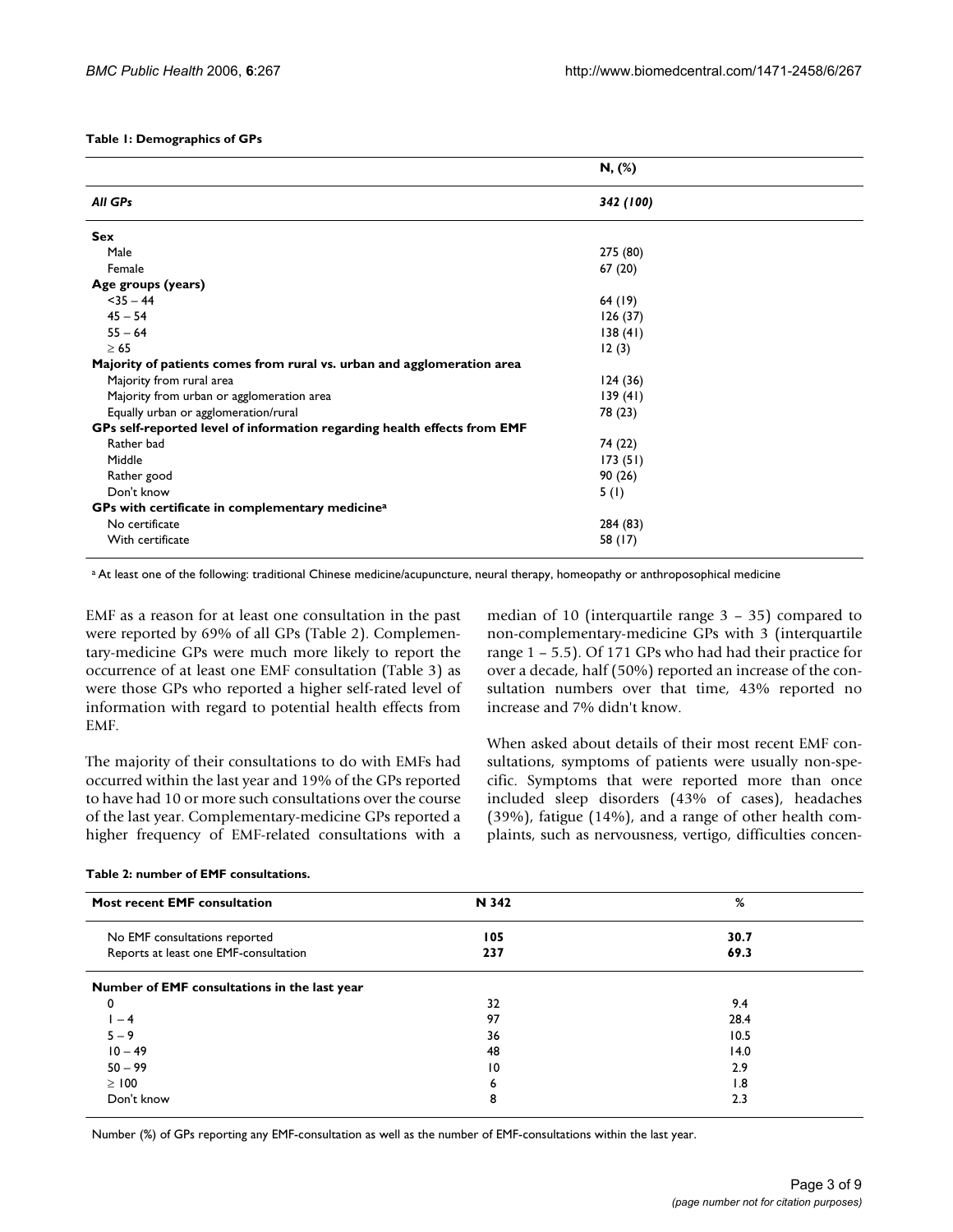|                                                  | $% (95\% C.I.)$ | OR (95% C.I.) <sup>a</sup> | p <sup>b</sup> |
|--------------------------------------------------|-----------------|----------------------------|----------------|
| all GPs                                          | $69(64 - 74)$   |                            |                |
| Sex                                              |                 |                            |                |
| Male                                             | 69.5            | T                          |                |
|                                                  | $(63.8 - 74.6)$ | (reference)                |                |
| Female                                           | 68.7            | 0.79                       | 0.50           |
|                                                  | $(56.8 - 78.5)$ | $(0.40 - 1.56)$            |                |
| Age group (years)                                |                 |                            |                |
| $35 - 44$                                        | 78.I            | ı                          |                |
|                                                  | $(66.6 - 86.5)$ | (reference)                |                |
| $45 - 54$                                        | 69.8            | 0.52                       |                |
|                                                  | $(61.3 - 77.2)$ | $(0.24 - 1.1)$             |                |
| $55 - 64$                                        | 65.2            | 0.48                       |                |
|                                                  | $(57.0 - 72.7)$ | $(0.23 - 1.02)$            |                |
| $\geq 65$                                        | 66.7            | 0.46                       | 0.23           |
|                                                  | $(39.1 - 86.2)$ | $(0.1 - 2.04)$             |                |
| Majority of patients comes from rural/urban area |                 |                            |                |
| Majority from rural area                         | 73.4            |                            |                |
|                                                  | $(65 - 80.4)$   | (reference)                |                |
| Majority from urban or agglomeration area        | 61.9            | 0.53                       |                |
|                                                  | $(53.6 - 69.5)$ | $(0.30 - 0.94)$            |                |
| Equally urban or agglomeration/rural             | 75.6            | 0.83                       | 0.079          |
|                                                  | $(65.1 - 83.8)$ | $(0.4 - 1.69)$             |                |
| Self-rated information level                     |                 |                            |                |
| Rather bad                                       | 55.4            |                            |                |
|                                                  | $(44.1 - 66.2)$ | (reference)                |                |
| Middle                                           | 69.9            | 1.56                       |                |
|                                                  | $(62.7 - 76.3)$ | $(0.86 - 2.87)$            |                |
| Rather good                                      | 77.8            | 2.49                       | 0.041          |
|                                                  | $(68.2 - 85.1)$ | $(1.22 - 5.1)$             |                |
| Complementary medicine certificate               |                 |                            |                |
| None                                             | 63.7            |                            |                |
|                                                  | $(58.0 - 69.1)$ |                            |                |
|                                                  |                 | (reference)                |                |
| At least one <sup>c</sup>                        | 96.6            | 16.1                       | < 0.0001       |
|                                                  | $(88.3 - 99.0)$ | $(3.74 - 69.2)$            |                |

**Table 3: number and percentage of GPs who reported at least one EMF-consultation, stratified by GP-characteristics.**

Percentage of GPs who report at least one EMF consultation, stratified by GP-characteristics. <sup>a</sup>Odds ratio of reporting at least one EMF consultation after multiple logistic regression (model variables: sex, age group, urban/rural patient collective, self rated information level and complementarymedicine certificate). bp-value of likelihood ratio test after logistic regression. cAt least one of the following: traditional Chinese medicine/ acupuncture, neural therapy, homeopathy or anthroposophical medicine

trating, tinnitus, anxiety, tumours and cardiac arrhythmias (Figure 1). The most often listed EMF sources suspected to be associated with the symptoms were mobile phone base stations (33% of cases), power lines (14%) and the use of mobile phones (9%), but other reported specific sources included e.g. TV or computers, TV- or radio broadcasting stations, cordless telephones or microwave ovens. More general suspected sources included "all EMF sources", "all communication technology EMF", "all EMF from household or train power supplies" (Figure 2). There were no clear patterns between the reported symptoms and their suspected sources.

In most of the cases (77%), the patients suggested their suspected association between an EMF source and the health complaint in the consultation but, in a minority of cases, only the GP, or both GP and patient (11% each) thought of EMF as a potential cause of the symptoms. In 1% of the cases the GPs could not remember who suggested the association. Depending on who reported the association, (GP, patient, both), the most often suspected EMF-sources varied, but not the listed health complaints. For example, if the patient suspected EMF as cause of the health problem, mobile phone base stations were most often suspected as being the cause (37%), but not the own use of mobile phones (8%). If the association was brought up by the GP, mobile phone use was most often suspected (24% of cases) whereas mobile phone base stations were only suspected in 4%. The cases where both GP and patient brought up the association were quite similar to those where the patient alone had brought up EMF as a suspected cause (35% mobile phone base stations, 8%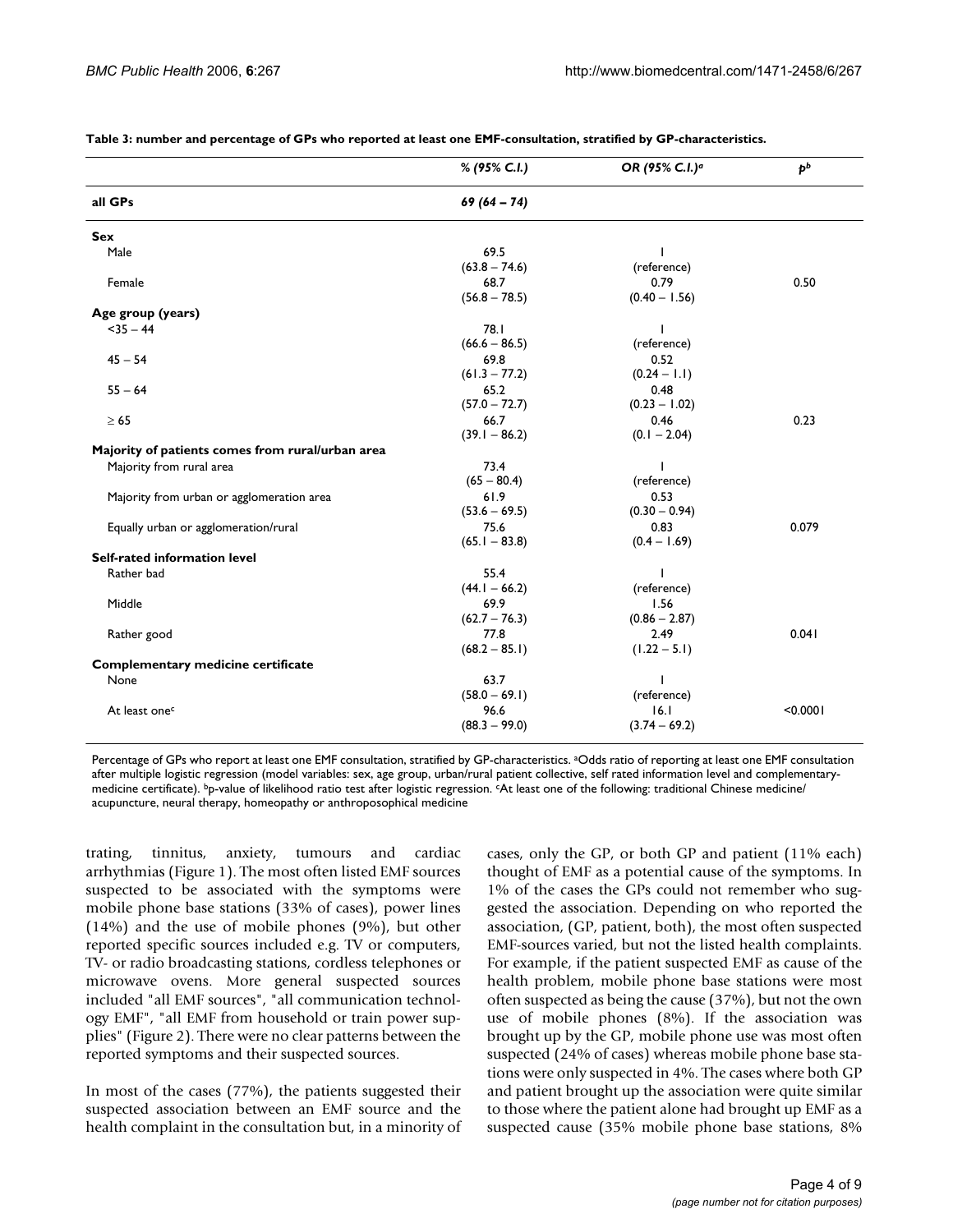

#### centage of cases who reported the **Figure 1** Plausibility rating of association between symptoms and th respective symptom in brackets) eir suspected source, by symptom (absolute number as well as per-

Plausibility rating of association between symptoms and their suspected source, by symptom (absolute number as well as percentage of cases who reported the respective symptom in brackets).

mobile phone use). Power lines as the suspected source were equally often subject of the consultation, independently on who thought about this source first (patients, GPs or both: 14, 16 and 15%, respectively).

In more than half (54%) of the cases, the GPs judged the association between EMF and symptoms to be "plausible" and in 29% to be "implausible". Seventeen percent didn't know. Comparison of "plausible" versus "implausible" ratings showed that age or sex of the GP had no effect on these ratings, but other variables had. Complementarymedicine GPs were more likely to evaluate the association as "plausible", compared to the rest of the GP group (OR: 16.8, 95% Confidence Interval 3.8 – 74.5). There were some symptoms that were more often thought to be plausible than others, especially tinnitus (80% plausible ratings), concentration difficulties (70%) and tumours (60%). In contrast, cardiac arrhythmias, anxiety or vertigo were most frequently though to be implausibly connected

to EMF sources (50%, 50% and 42%, respectively) (Figure 1). Of the EMF sources, the own use of mobile phones, electric equipment and cordless telephones – sources in close proximity to the body – were more often judged to be a plausible cause of the symptoms (82%, 75% and 73%, respectively), compared to other suspected sources. Microwave ovens, TV or radiobroadcast stations as well as mobile phone base stations were most often thought to be implausibly connected to the symptoms (50%, 43% and 37%, respectively) (Figure 2). There was no combination of symptoms and EMF sources that was remarkably and consistently judged to be plausible.

The given counsel could be grouped into three main categories: exposure-focussed advice, treatment-focussed advice (e.g. medication or psychosomatic intervention) or no advice. Most often, patients were given exposurefocussed advice with 40% of the consultations where the patients were advised to get rid of the EMF source, e.g. by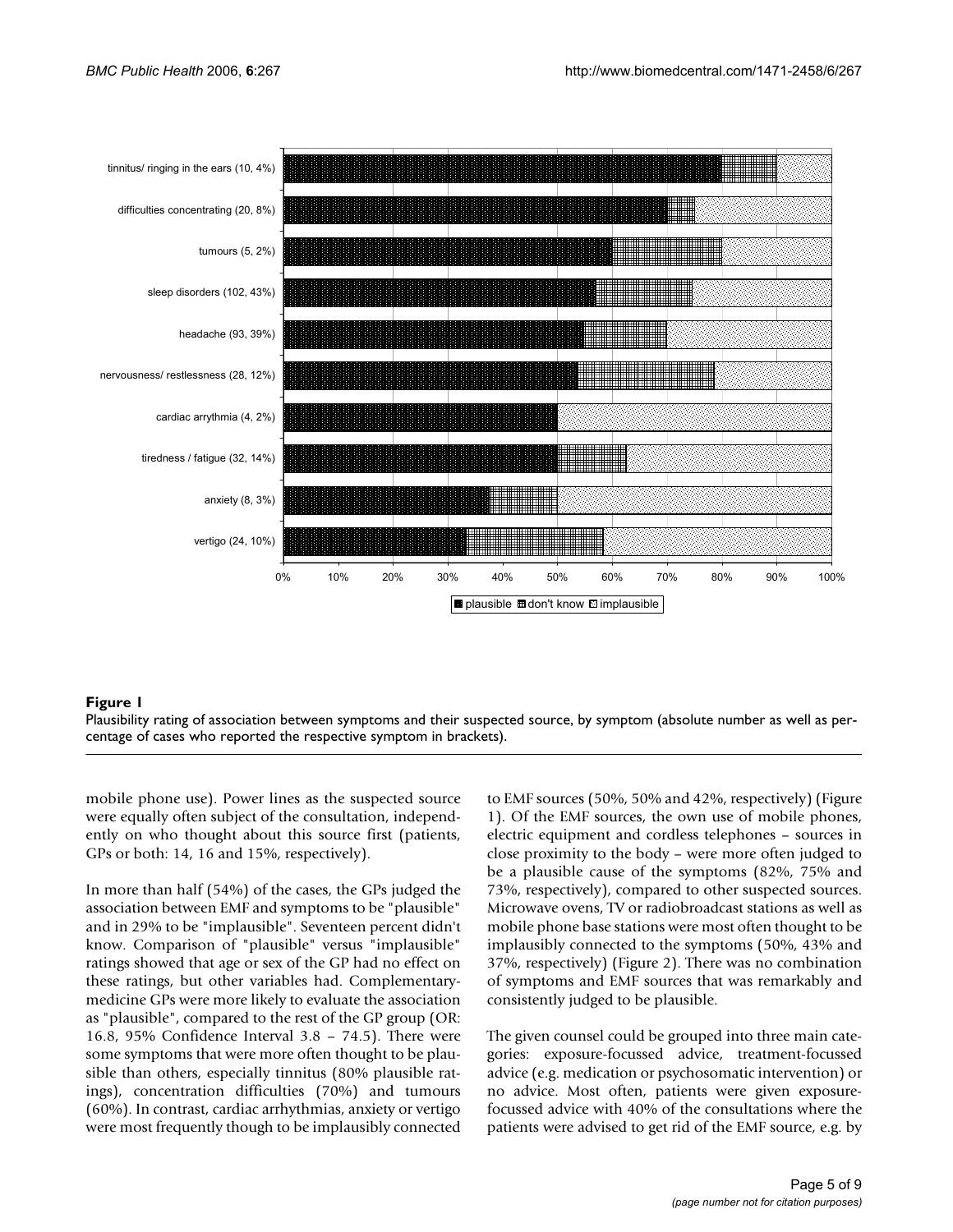

#### Plausibility rating of associatio cases who suspected this **Figure 2** EMF source in brackets) n between suspected source and symptoms, by source (absolute number as well as percentage of

Plausibility rating of association between suspected source and symptoms, by source (absolute number as well as percentage of cases who suspected this EMF source in brackets).

switching the source off, move house, avoiding the EMF when possible, etc. GPs reported that in 43% of the patients, an improvement in the state of health had occurred. This was independent of any counselling or therapies administered by them.

Asked in a more general sense, the majority of the GPs (61%) believed that exposure to EMFs as they occur under everyday conditions, can cause symptoms, 27% disagreed and 12% had no opinion. Female GPs were more likely to think that EMFs can cause symptoms, as well as complementary-medicine GPs (Table 4). 14% of the GPs had considered at least once whether EMF could have been the cause for own symptoms. Again, complementary-medicine GPs were more likely to have had considered EMF as potential cause of symptoms, compared to non-complementary GPs (OR 4.2, 95% C.I. 2.1 – 9.0).

#### **Discussion**

EMF as a reason for at least one consultation in the past were reported by the majority of the GPs. An overview of the most recent EMF-related consultations in general practice yielded sleep disorders, headaches and fatigue as the most often reported symptoms and mobile phone base stations, power lines and the own use of mobile phones as the main EMF sources suspected to be associated with these symptoms. GPs judged the relation between EMF and the symptoms to be "plausible" in more than half of the cases.

Our response rate of 28.2% was low. A potential problem could be a selection bias in which concerned or affected GPs were more likely than others to participate. We found an indirect indication for this, because complementarymedicine GP were somewhat overrepresented in our GP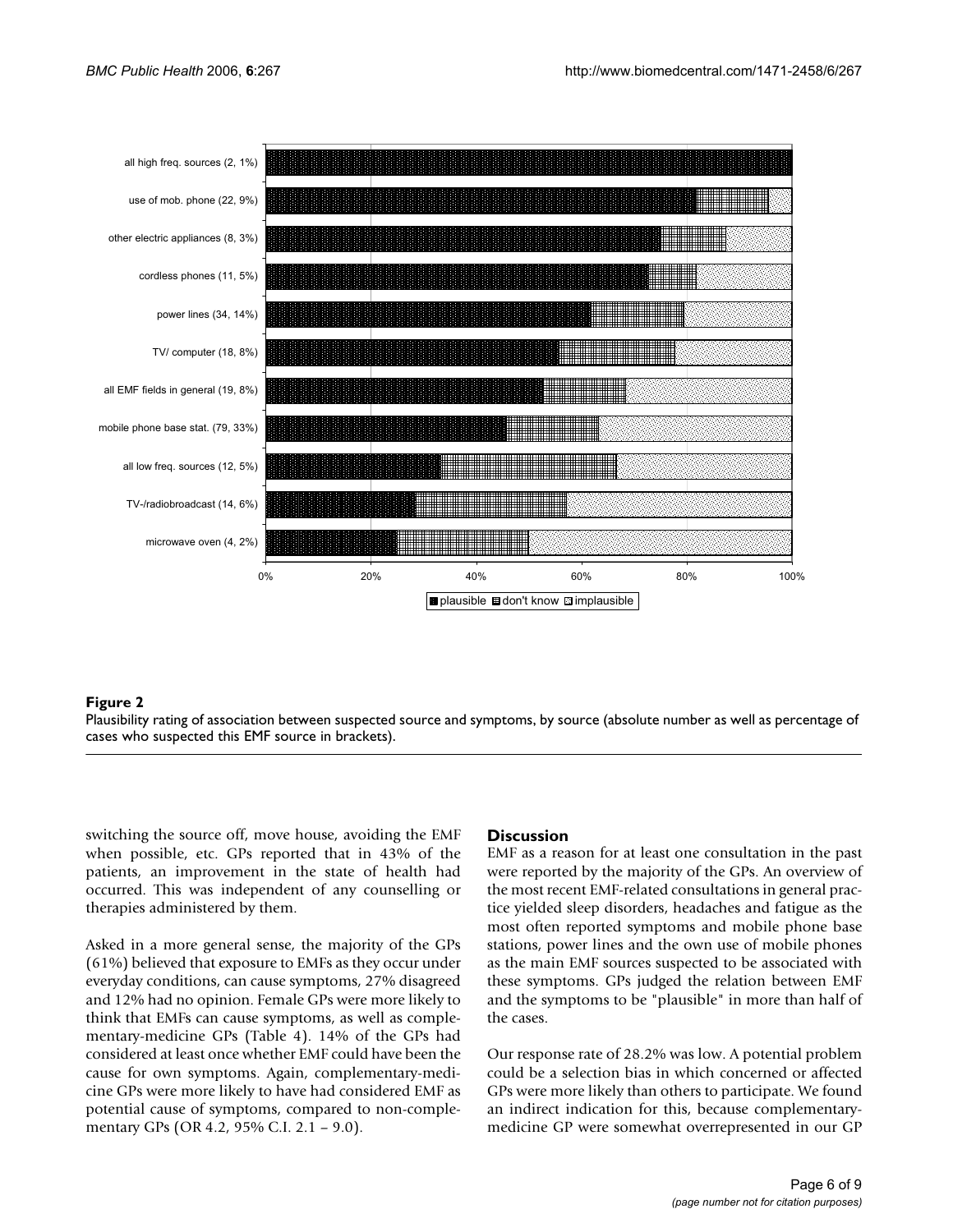| all GPs                                          | % (95% C.I.)    | OR (95% C.I.) <sup>o</sup> | $\mathbf{p}^{\mathbf{b}}$ |
|--------------------------------------------------|-----------------|----------------------------|---------------------------|
|                                                  | 61.4            |                            |                           |
|                                                  | $(56.1 - 66.4)$ |                            |                           |
| Sex                                              |                 |                            |                           |
| Male                                             | 57.8            | $\mathbf{I}$               |                           |
|                                                  | $(51.9 - 63.5)$ | (reference)                |                           |
| Female                                           | 76.1            | 1.76                       | 0.095                     |
|                                                  | $(64.7 - 84.7)$ | $(0.89 - 3.53)$            |                           |
| Age group                                        |                 |                            |                           |
| $<$ 35 $-$ 44                                    | 70.3            | $\mathbf{I}$               |                           |
|                                                  | $(58.2 - 80.1)$ | (reference)                |                           |
| $45 - 54$                                        | 66.7            | 0.76                       |                           |
|                                                  | $(58.1 - 74.3)$ | $(0.38 - 1.53)$            |                           |
| $55 - 64$                                        | 55.1            | 0.65                       |                           |
|                                                  | $(46.7 - 63.1)$ | $(0.33 - 1.29)$            |                           |
| $\geq 65$                                        | 25              | 0.22                       | 0.25                      |
|                                                  | $(8.9 - 53.2)$  | $(0.04 - 1.2)$             |                           |
| Majority of patients comes from rural/urban area |                 |                            |                           |
| Majority from rural area                         | 63.7            |                            |                           |
|                                                  | $(55 - 71.6)$   | (reference)                |                           |
| Majority from urban or agglomeration area        | 54.7            | 0.57                       |                           |
|                                                  | $(46.4 - 62.7)$ | $(0.33 - 0.99)$            |                           |
| Equally urban or agglomeration/rural             | 70.5            | 0.85                       | 0.12                      |
|                                                  | $(59.6 - 79.5)$ | $(0.43 - 1.68)$            |                           |
| Self-rated information level                     |                 |                            |                           |
| Rather bad                                       | 58.I            |                            |                           |
|                                                  | $(46.7 - 68.7)$ | (reference)                |                           |
| Middle                                           | 66.5            | 1.22                       |                           |
|                                                  | $(59.1 - 73.1)$ | $(0.67 - 2.23)$            |                           |
| Rather good                                      | 56.7            | 0.76                       | 0.27                      |
|                                                  | $(46.4 - 66.4)$ | $(0.39 - 1.5)$             |                           |
| Complementary-medicine certificate               |                 |                            |                           |
| None                                             | 54.6            |                            |                           |
|                                                  | $(48.8 - 60.3)$ | (reference)                |                           |
| At least one <sup>c</sup>                        | 94.8            | 13.75                      | < 0.0001                  |
|                                                  | $(85.9 - 98.2)$ | $(4.09 - 46.2)$            |                           |

**Table 4: Number of GPs who believed that EMFs can cause symptoms**

Percentage of GPs who believe that EMF can cause symptoms, stratified by GP-characteristics. <sup>a</sup>Odds ratio of believing that EMF can cause symptoms compared to not believing or being unsure about it after multiple logistic regression (model variables: sex, age group, urban/rural patient collective, self rated information level and complementary-medicine certificate). bp-value after likelihood ratio test <At least one of the following: traditional Chinese medicine/acupuncture, neural therapy, homeopathy or anthroposophical medicine.

sample compared to the data base for all GPs. Complementary-medicine GPs were much more likely to report consultations because of electromagnetic fields, to believe that exposure to EMFs as they occur under everyday conditions can cause symptoms and to have considered whether EMF could have been the cause for own symptoms. Weighting the complementary-medicine GPs answers by their relative occurrence in the population of GPs as a whole reduced our estimates only slightly: 67% instead of 69% of GPs reported at least one EMF-consultation, 59% instead of 61% believed that EMF could cause symptoms and 12% instead of 14% had considered EMFs as potential cause for symptoms they had experienced themselves.

In Austria, a written survey on EMF-consultations in general practice yielded very similar results to our survey,

although the response rate in the Austrian survey was considerably higher at 49% [7]. Sixty-eight percent of the GPs reported to have "sometimes" or "frequently" EMF consultations. With respect to risk perception, the GPs were even more concerned about potential health effects from EMF exposure than our Swiss sample.

In a survey based on the Swiss Sentinel system, environmental medicine consultations were assessed over the course of the year 2002 [8]. In this survey, 30% of the GPs reported at least one environmental medicine consultation within that year, and 2–12% of these consultations were due to EMFs. This is much lower than the percentage found in our survey, where 58% of all GPs reported at least one EMF consultation within the last year. One of the reasons for this discrepancy could be a real increase in frequency of these consultations since 2002. In our survey,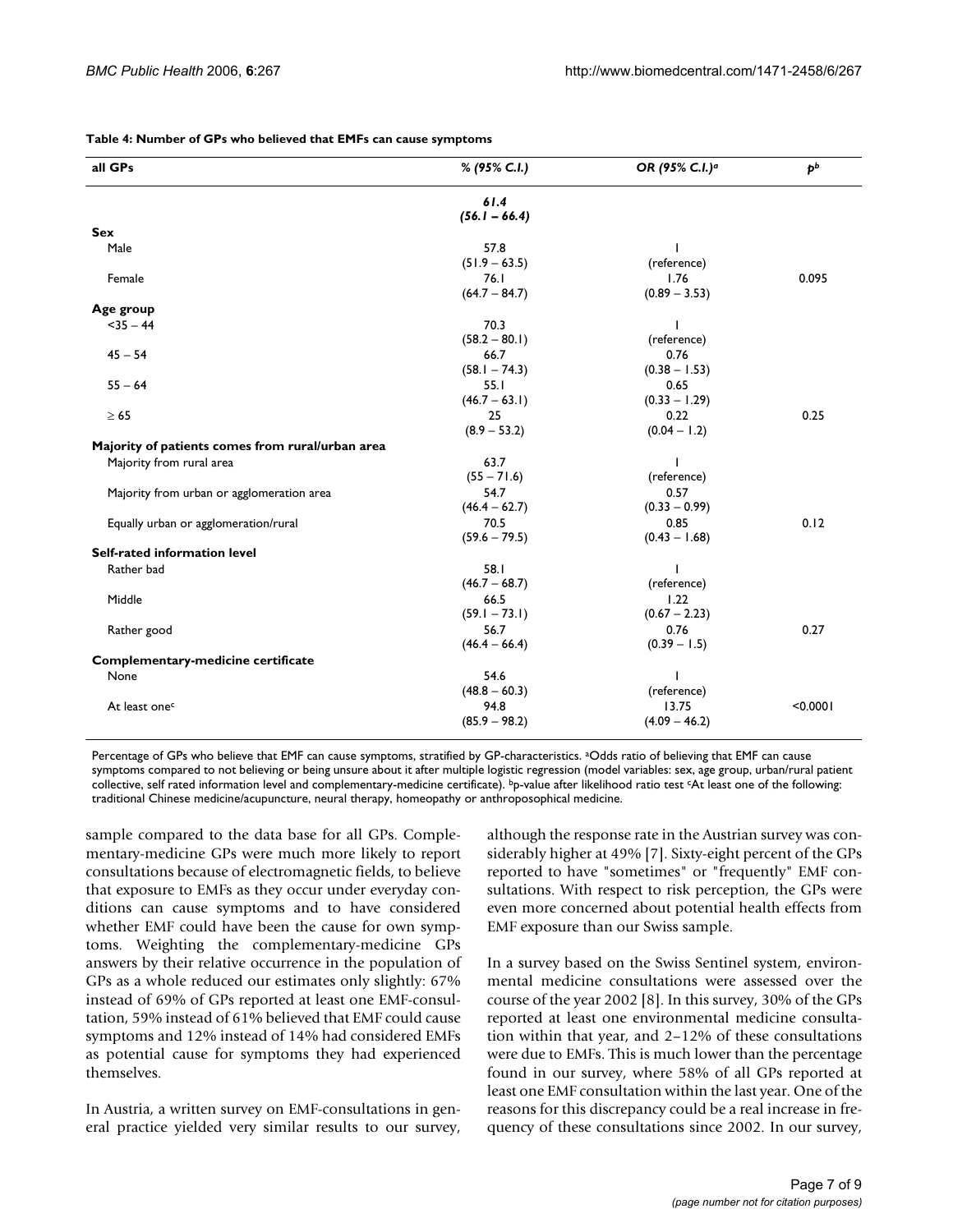GPs with more than 10 years experience in their practice reported to have observed an increase in EMF-related consultations. Another reason could be that our telephone interview was announced by a letter, which might have led to remembering a case that could otherwise have gone forgotten. This could occasionally have happened in the Sentinella survey where GPs had to fill in a questionnaire once a week. In addition, in the Sentinella survey, GPs were asked about a range of environmental exposures. Exposure towards mobile phones, however, might be considered to be live-style related, rather than to be an environmental exposure. This would also result in reporting fewer cases in comparison to our survey. As in the Sentinella survey [8], the complementary medicine GPs in our survey were less likely than the other GPs to reject an association between environmental exposures and their putative adverse health effects. This may account for the larger number of reported cases and higher attendance of concerned persons in such practices.

Overall, GPs often believed that an association between symptoms and EMF was plausible and frequently advised affected patients to avoid or reduce exposure. Interestingly, a range of international expert panels so far have concluded that the possibility of EMF exposure causing adverse health effects remains unproven [9-17]. This might be considered as a discrepancy. However, one has to take into account that there are two differing concepts behind this apparent discrepancy: the population-based causality evaluation of expert panels, and the individualbased plausibility assessment by the GPs. Single case evaluation is unlikely to provide sufficient evidence to demonstrate a causal relation between exposures and health outcomes, even in those situations where exposures have been shown to be related to health outcomes in epidemiological studies. We took account of these differing concepts by asking for "plausibility" rather than "causality" in our survey. This implicates, however, that GPs might just be prudent in not excluding EMF from a list of potentially possible exposures associated with the health complaints in a situation where causality cannot be addressed directly. Thus, the reported plausibility assessment from the GPs in our survey may be based on grounds of preventive positions in a situation of scientific uncertainty: There are only very few studies that evaluated unspecific symptoms in association with EMF exposure on a long term basis.

There was agreement between scientific expert panels and the interviewed GPs with respect to plausibility ratings according to localisation of EMF sources. The NRPB (2004)[2] reviewed 26 reports from expert panels on EMF and health and summarised that " [...] very low level exposures, typical of base stations, are extremely unlikely to cause any effects on biophysical grounds, whereas localised exposures, typical of those from mobile phones, may induce effects [...]." In our survey, EMF emitted close to the body (e.g. mobile phones, cordless phones and electrical appliances) were more often described as "plausible" causes of the health complaints, compared to sources further away (e.g. mobile phone base stations, TV or radio broadcasting stations). Apart from that, there are no obvious patterns that can be extracted from this survey, which would link specific EMF sources to specific health complaints and thus call for a new direction of investigation that is not yet pursued by researchers. However, a pattern would have to be fairly source and symptom specific so that we would be able to pick it up in a survey like ours.

Most of the GPs reported little experience with EMF consultations in general practice: 71% of all GPs reported to have had fewer than five EMF consultations in the previous year. Of the GPs with few or no EMF consultations in the previous year, the majority still estimated an association between health complaints and EMF sources to be plausible in 52% of the cases. This makes it unlikely that GPs develop their plausibility assessment based on frequent and repeated experience with EMF-related consultations.

There were some indications that GPs did not feel confident about counselling persons with symptoms attributed to EMF, e.g. 75% expressed to need more information on the topic for their work as a GP and less than half of the GPs reported to have a standard approach on how to deal with these patients. 53% would welcome the implementation of a national or regional interdisciplinary environmental medicine counselling centre.

### **Conclusion**

From the general practitioners' observations no obvious symptom-EMF source pattern could be extracted, which would link a specific EMF source to a specific health complaint and thus call for a new direction of investigation that is not yet pursued by researchers. However, the scientific uncertainty regarding long term effects of EMF on unspecific symptoms is mirrored in the GPs plausibility assessments: The majority of GPs believed that exposure to everyday EMF could cause symptoms, and the relation between EMF and the symptoms of their EMF-related consultations was judged to be "plausible" in more than half of the cases. Thus, we conclude that more research effort is needed to obtain more insight on a potential association between long term EMF exposure and unspecific symptoms.

#### **List of abbreviations used**

CATI – computer assisted telephone interview

EMF – electromagnetic fields